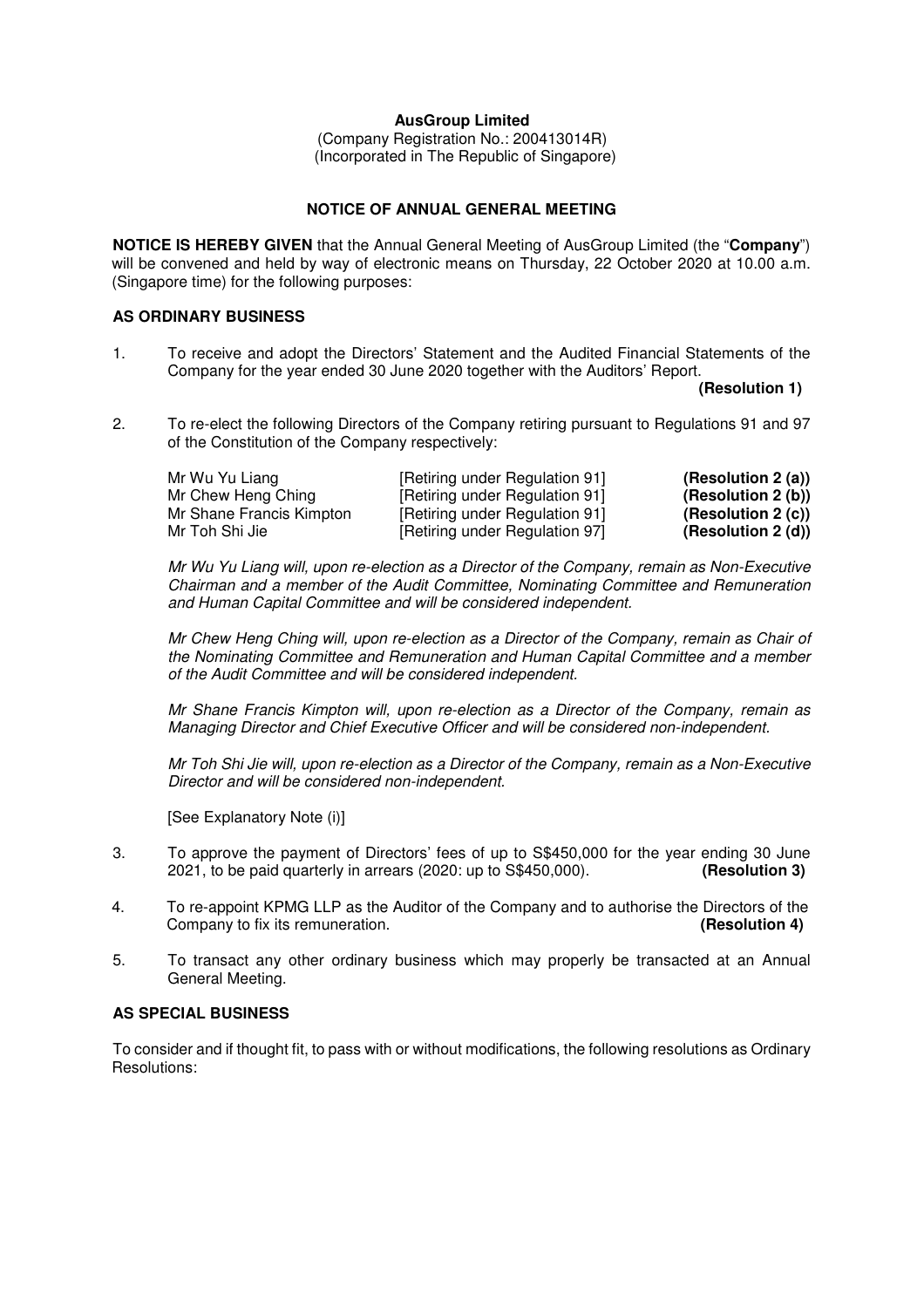# 6. **Authority to issue shares**

That pursuant to Section 161 of the Companies Act, Chapter 50 of Singapore and the Listing Manual of the Singapore Exchange Securities Trading Limited ("**SGX-ST**"), the Directors of the Company be authorised and empowered to:

- (a) (i) issue shares in the Company ("**shares**") whether by way of rights, bonus or otherwise; and/or
	- (ii) make or grant offers, agreements or options (collectively, "**Instruments**") that might or would require shares to be issued, including but not limited to the creation and issue of (as well as adjustments to) options, warrants, debentures or other instruments convertible into shares,

at any time and upon such terms and conditions and for such purposes and to such persons as the Directors of the Company may in their absolute discretion deem fit; and

(b) (notwithstanding the authority conferred by this Resolution may have ceased to be in force) issue shares in pursuance of any Instruments made or granted by the Directors of the Company while this Resolution was in force,

#### provided that:

- (1) the aggregate number of shares (including shares to be issued in pursuance of the Instruments, made or granted pursuant to this Resolution) to be issued pursuant to this Resolution shall not exceed one hundred per centum (100%) of the total number of issued shares (excluding treasury shares and subsidiary holdings) in the capital of the Company (as calculated in accordance with sub-paragraph (2) below), of which the aggregate number of shares to be issued other than on a pro rata basis to shareholders of the Company shall not exceed twenty per centum (20%) of the total number of issued shares (excluding treasury shares and subsidiary holdings) in the capital of the Company (as calculated in accordance with sub-paragraph (2) below);
- (2) (subject to such calculation as may be prescribed by the SGX-ST) for the purpose of determining the aggregate number of shares that may be issued under sub-paragraph (1) above, the total number of issued shares (excluding treasury shares and subsidiary holdings) shall be based on the total number of issued shares (excluding treasury shares and subsidiary holdings) in the capital of the Company at the time of the passing of this Resolution, after adjusting for:
	- (a) new shares arising from the conversion or exercise of any convertible securities which were issued and are outstanding or subsisting at the time of the passing of this Resolution;
	- (b) new shares arising from exercising share options or vesting of share awards which were issued and are outstanding or subsisting at the time of the passing of this Resolution; and
	- (c) any subsequent bonus issue, consolidation or subdivision of shares;

and, in sub-paragraph (1) above and this sub-paragraph (2), "subsidiary holdings" has the meaning given to it in the Listing Manual of the SGX-ST;

- (3) in exercising the authority conferred by this Resolution, the Company shall comply with the provisions of the Listing Manual of the SGX-ST for the time being in force (unless such compliance has been waived by the SGX-ST) and the Constitution of the Company; and
- (4) unless revoked or varied by the Company in a general meeting, such authority shall continue in force until the conclusion of the next Annual General Meeting of the Company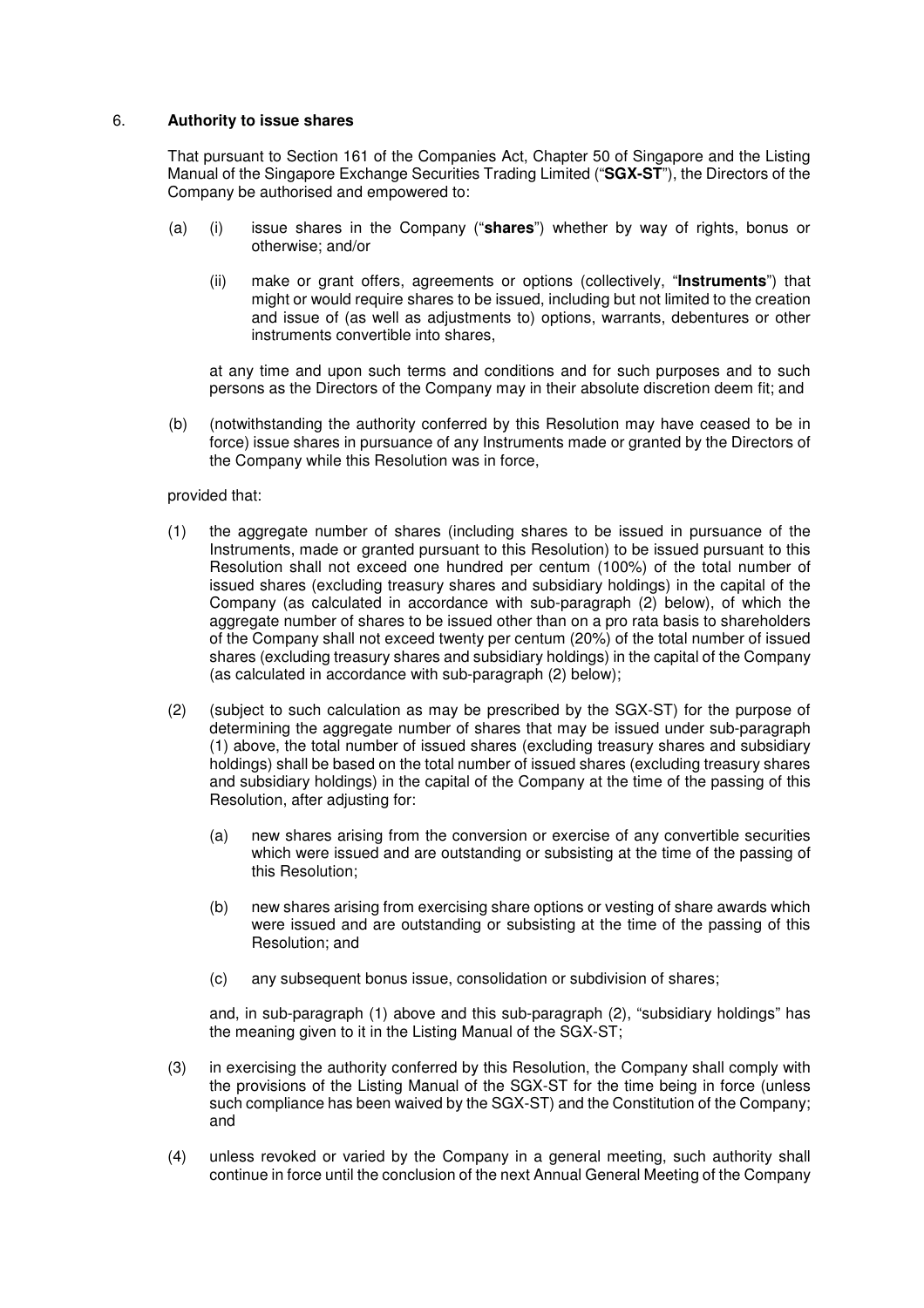or the date by which the next Annual General Meeting of the Company is required by law to be held, whichever is earlier.

[See Explanatory Note (ii)]

# **(Resolution 5)**

# 7. **Authority to issue shares under the AusGroup Employee Share Option Scheme**

That pursuant to Section 161 of the Companies Act, Chapter 50 of Singapore, the Directors of the Company be and are hereby authorised to grant options in accordance with the rules and provisions of the AusGroup Employee Share Option Scheme (the "**AusGroup ESOS**"), and to allot and issue from time to time such number of fully paid-up shares as may be required to be allotted and issued pursuant to the exercise of the options under the AusGroup ESOS, provided that the aggregate number of shares available under the AusGroup ESOS, when added to all shares, options or awards granted under any other share option scheme, share award scheme or share incentive scheme of the Company then in force, shall not exceed 15% of the total number of issued shares (excluding treasury shares and subsidiary holdings) of the Company from time to time and that such authority shall, unless revoked or varied by the Company in a general meeting, continue in force until the conclusion of the next Annual General Meeting of the Company or the date by which the next Annual General Meeting of the Company is required by law to be held, whichever is earlier.

[See Explanatory Note (iii)]

## 8. **Authority to issue shares under the AusGroup Performance Share Plan**

That pursuant to Section 161 of the Companies Act, Chapter 50 of Singapore, the Directors of the Company be and are hereby authorised to grant awards in accordance with the rules and provisions of the AusGroup Performance Share Plan (the "**AusGroup PSP**"), and to allot and issue from time to time such number of fully paid-up shares as may be required to be allotted and issued pursuant to the vesting of awards under the AusGroup PSP, provided that the aggregate number of shares available under the AusGroup PSP, when added to all shares, options or awards granted under any other share option scheme, share award scheme or share incentive scheme of the Company then in force, shall not exceed 15% of the total number of issued shares (excluding treasury shares and subsidiary holdings) of the Company from time to time and that such authority shall, unless revoked or varied by the Company in a general meeting, continue in force until the conclusion of the next Annual General Meeting of the Company or the date by which the next Annual General Meeting of the Company is required by law to be held, whichever is earlier.

 **(Resolution 7)** 

 **(Resolution 6)** 

[See Explanatory Note (iv)]

By Order of the Board

Kim Yi Hwa **Secretary** Singapore,

7 October 2020

#### **Explanatory Notes:**

(i) Detailed information on directors who are seeking re-election (including information as set out in Appendix 7.4.1 of the Listing Manual of the SGX-ST) can be found under "Board of Directors" in the Company's Annual Report 2020 and the "Additional Information on Directors Seeking Reelection".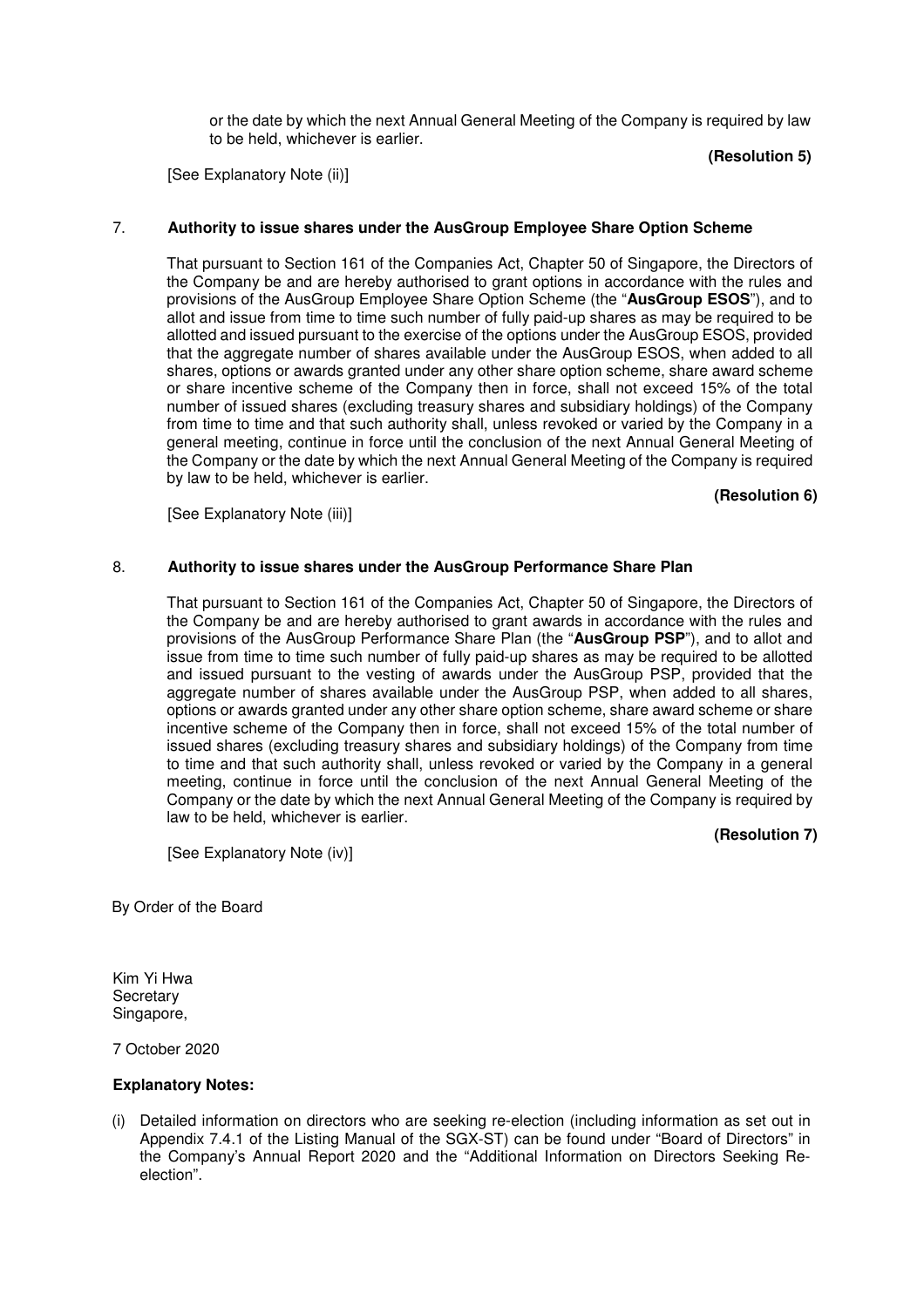(ii) The Ordinary Resolution 5, if passed, will empower the Directors of the Company, effective until the conclusion of the next Annual General Meeting of the Company, or the date by which the next Annual General Meeting of the Company is required by law to be held or such authority is varied or revoked by the Company in a general meeting, whichever is the earlier, to issue shares, make or grant Instruments convertible into shares and to issue shares pursuant to such Instruments, up to a number not exceeding, in total, 100% of the total number of issued shares (excluding treasury shares and subsidiary holdings) in the capital of the Company ("**Enhanced Share Issue Limit**"), of which up to 20% may be issued other than on a pro-rata basis to shareholders.

For determining the aggregate number of shares that may be issued, the total number of issued shares (excluding treasury shares and subsidiary holdings) will be calculated based on the total number of issued shares (excluding treasury shares and subsidiary holdings) in the capital of the Company at the time this Ordinary Resolution is passed after adjusting for new shares arising from the conversion or exercise of any convertible securities or share options or vesting of share awards which were issued and are outstanding or subsisting at the time when this Ordinary Resolution is passed and any subsequent bonus issue, consolidation or subdivision of shares.

The authority for the Enhanced Share Issue Limit mandate is pursuant to the SGX-ST news release of 8 April 2020 titled "SGX RegCo announces measures to support issuers amid challenging COVID-19 business climate". The Enhanced Share Issue Limit mandate may be renewed at the Annual General Meeting of the Company next year and is only valid until 31 December 2021, by which date the shares issued pursuant to such mandate must be listed and no further shares shall be issued under such mandate.

The Board of Directors is of the view that the Enhanced Share Issue Limit mandate is in the interest of the Company and its shareholders in the event that the COVID-19 situation evolves before the next Annual General Meeting of the Company to such an extent that a 50% limit for pro rata issue of shares is not sufficient to meet the Company's needs. If such circumstances were to occur and there was no Enhanced Share Issue Limit mandate in place, fund raising efforts would be unnecessarily hampered and compromised by the time needed to obtain shareholders' approval to issue shares above the 50% threshold. The Enhanced Share Issue Limit mandate will provide the Company with an option to strengthen its balance sheet, if required and the flexibility to raise funds expediently, if required.

- (iii) The Ordinary Resolution 6, if passed, will empower the Directors of the Company, effective until the conclusion of the next Annual General Meeting of the Company, or the date by which the next Annual General Meeting of the Company is required by law to be held or such authority is varied or revoked by the Company in a general meeting, to issue shares in the Company pursuant to the exercise of options granted or to be granted under the AusGroup ESOS, provided always that the aggregate number of ordinary shares which may be issued pursuant to the AusGroup ESOS and any other share based schemes shall not exceed 15% of the total number of issued shares of the Company excluding treasury shares and subsidiary holdings from time to time.
- (iv) The Ordinary Resolution 7, if passed, will empower the Directors of the Company, effective until the conclusion of the next Annual General Meeting of the Company, or the date by which the next Annual General Meeting of the Company is required by law to be held or such authority is varied or revoked by the Company in a general meeting, to issue shares in the Company pursuant to the vesting of awards granted or to be granted under the AusGroup PSP, provided always that the aggregate number of shares to be issued in respect of the AusGroup PSP and any other share based schemes shall not exceed 15% of the total number of issued shares of the Company (excluding treasury shares and subsidiary holdings) from time to time.

#### **Notes:**

1. The Annual General Meeting (the "**Meeting**") is being convened, and will be held, by electronic means pursuant to the COVID-19 (Temporary Measures) (Alternative Arrangements for Meetings for Companies, Variable Capital Companies, Business Trusts, Unit Trusts and Debenture Holders) Order 2020. This Notice is sent to members by electronic means via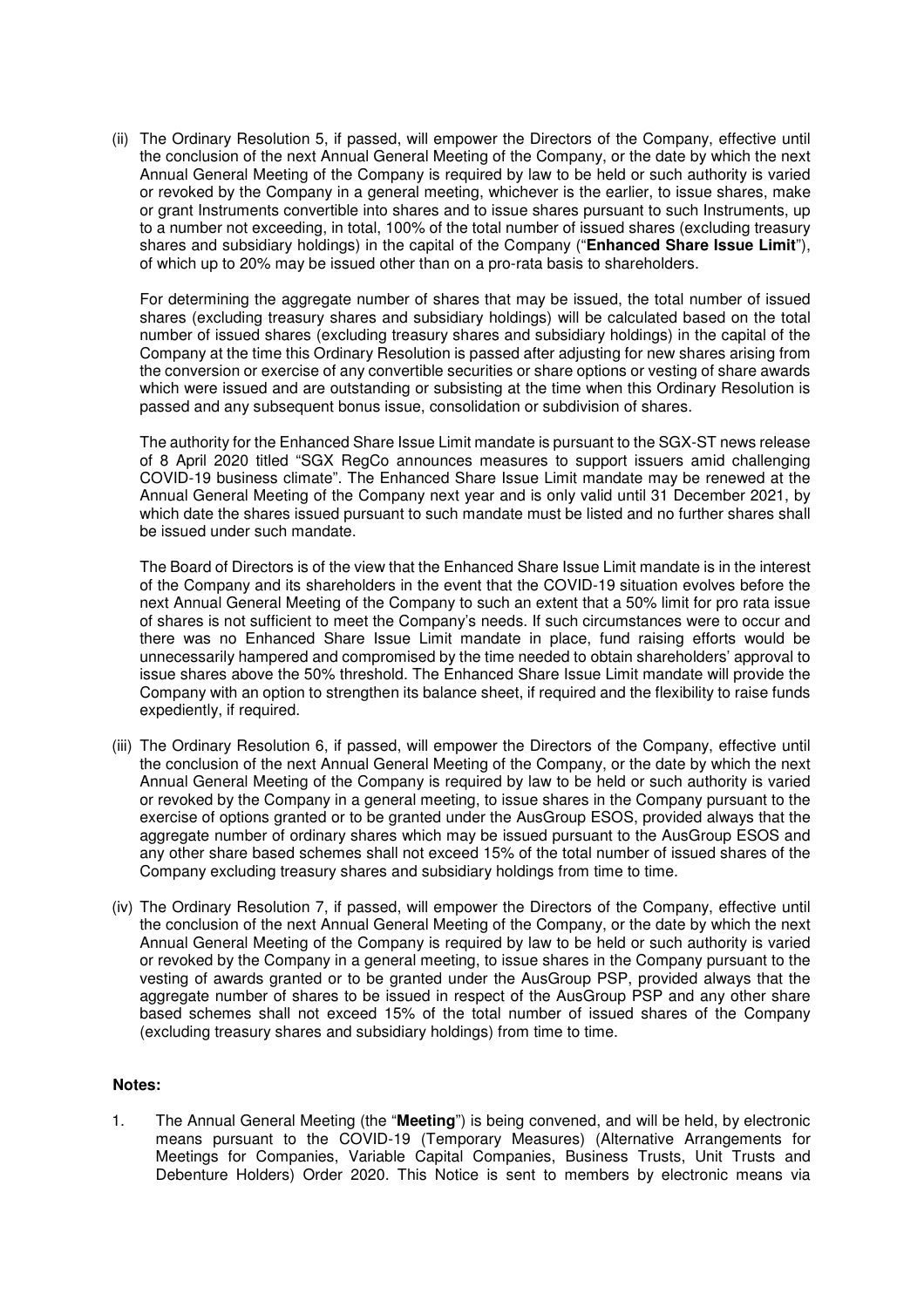publication on SGXNet at the URL https://www.sgx.com/securities/company-announcements and the Company's website at the URL https://www.ausgroupltd.com/investor-centre/. **Printed copies of this Notice will not be sent to members.**

2. **Shareholders will not be able to attend the Meeting in person**. Alternative arrangements relating to attendance at the Meeting via electronic means (including arrangements by which the meeting can be electronically accessed via live audio-visual webcast or live audio-only stream), submission of questions in advance of the Meeting, addressing of substantial and relevant questions and voting by appointing the Chairman of the Meeting as proxy at the Meeting, are set out below.

## 3. **Pre-registration**

 Shareholders and CPF/SRS investors must pre-register at the pre-registration website at https://agm.conveneagm.com/ausgroup from now till 10.00 a.m. on 19 October 2020 to enable the Company to verify their status as Shareholders.

 Following the verification, authenticated persons will receive a confirmation email which will contain the instructions to access the live audio-visual webcast and a telephone number to access the live audio-only stream of the Meeting proceedings.

 Persons who do not receive the confirmation email by 10.00 a.m. on 21 October 2020, but have registered by 10.00 a.m. on 19 October 2020 deadline should contact the Share Registrar at gpb@mncsingapore.com.

## **Deadline to pre-register: By 10.00 a.m. on 19 October 2020.**

Investors holding shares through relevant intermediaries (other than CPF/SRS investors) will not be able to pre-register at https://agm.conveneagm.com/ausgroup for the live audio-visual webcast or live audio-only stream of the Meeting. Such investors who wish to participate in the Meeting via electronic means should instead contact the relevant intermediary through which they hold such shares as soon as possible to make the necessary arrangements for them to participate in the Meeting.

"**Relevant intermediary**" has the meaning ascribed to it in Section 181 of the Companies Act, Chapter 50 of Singapore.

#### 4. **Submission of questions in advance of the Meeting**

 Shareholders will not be able to ask questions at the Meeting during the live audio-visual webcast or live audio-only stream. Shareholders may submit questions related to the resolutions to be tabled for approval at the Meeting to the Chairman of the Meeting, in advance of the Meeting, in the following manner by 10.00 a.m. on 19 October 2020:

- (a) via the pre-registration website at https://agm.conveneagm.com/ausgroup;
- (b) by email to the Company at  $\frac{\text{a}}{\text{a}}$  ausgroupltd.com; or
- (c) if submitted by post, be deposited at the Share Registrar's Office of the Company at 112 Robinson Road #05-01 Singapore 068902.

 Shareholders who submit questions via email or by post to the Company must provide the following information:

- (1) the Shareholder's full name;
- (2) the Shareholder's address; and
- (3) the manner in which the Shareholder holds shares in the Company (e.g. via CDP, CPF or SRS).

Please note that the Company will not be able to answer questions from Shareholders who provide insufficient details to enable the Company to verify his/her/its shareholder status.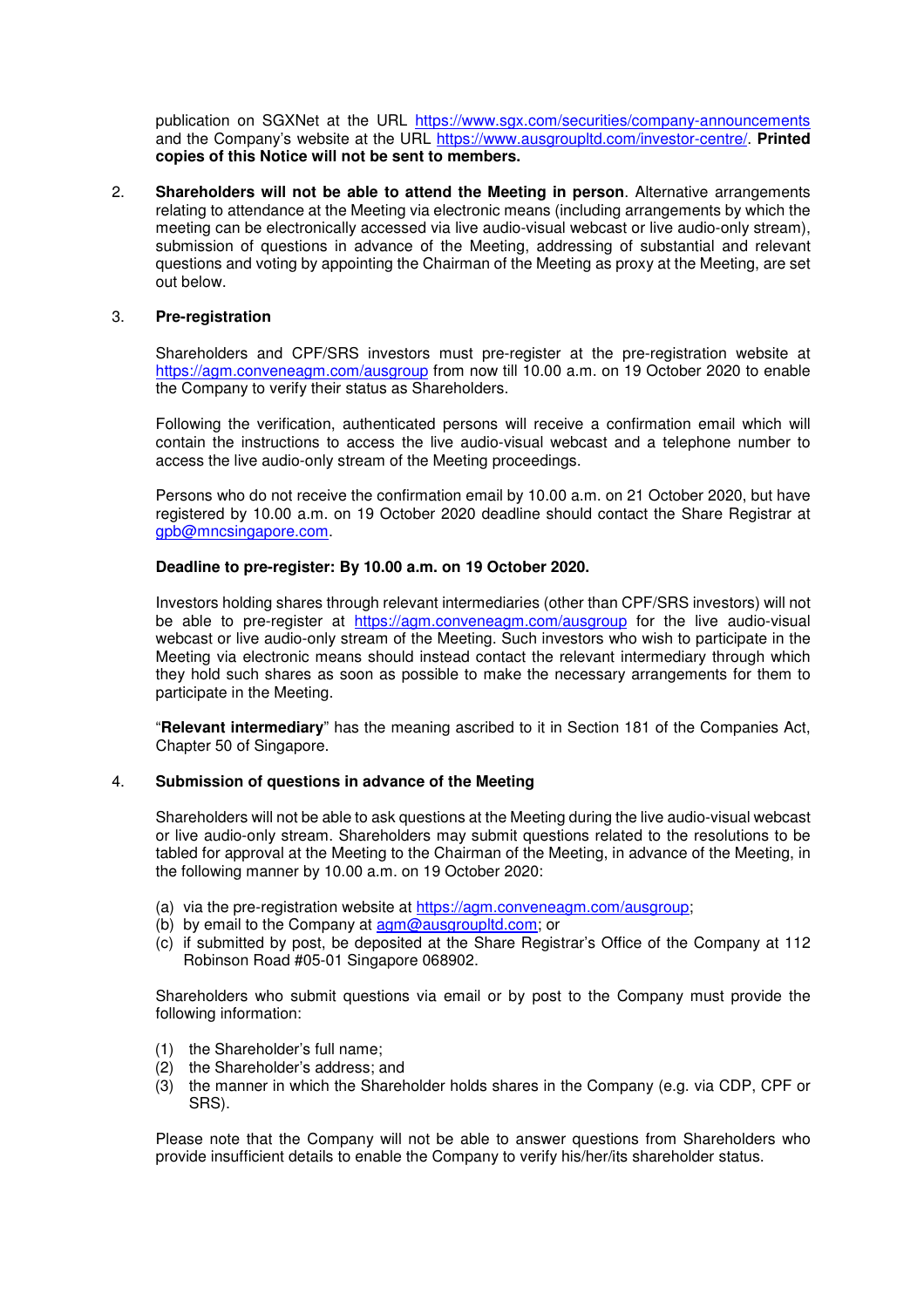In view of the current COVID-19 situation and the related safe distancing measures which may make it difficult for Shareholders to submit questions by post, Shareholders are strongly encouraged to submit questions electronically via the pre-registration website or by email.

## **Deadline to submit questions: By 10.00 a.m. on 19 October 2020.**

# 5. **Appointment of Proxy, Proxy Form and voting at the Meeting**

If a Shareholder (whether individual or corporate) wishes to exercise his/her/its voting rights at the Meeting, he/she/it must appoint the Chairman of the Meeting as his/her/its proxy to attend, speak and vote on his/her/its behalf at the Meeting. The Proxy Form is available on SGX website at https://www.sgx.com/securities/company-announcements and the Company's website at https://www.ausgroupltd.com/investor-centre/. Printed copies of the Proxy Form will **not** be sent to Shareholders.

In appointing the Chairman of the Meeting as proxy, a Shareholder must give specific instructions as to voting, or abstentions from voting, in respect of a resolution in the form of proxy, failing which the appointment of the Chairman of the Meeting as proxy for that resolution will be treated as invalid.

CPF or SRS investors who wish to appoint the Chairman of the Meeting as proxy should approach their respective CPF Agent Banks or SRS Operators to submit their votes at least seven (7) working days before the Meeting (i.e. by 5.00 p.m. on 12 October 2020) in order to allow sufficient time for their respective relevant intermediaries to in turn submit a proxy form to appoint the Chairman of the Meeting to vote on their behalf by the cut-off date.

The Chairman of the Meeting, as proxy, need not be a member of the Company.

The Proxy Form must be submitted to the Company in the following manner:

- (a) if electronically, be submitted via the pre-registration website at https://agm.conveneagm.com/ausgroup, or by email at gpb@mncsingapore.com; or
- (b) if submitted by post, be deposited at the Share Registrar's Office of the Company at 112 Robinson Road #05-01 Singapore 068902,

in either case, by 10.00 a.m. on 19 October 2020, being 72 hours before the time appointed for holding the Meeting.

A Shareholder who wishes to submit a Proxy Form must first download, complete and sign the Proxy Form, before scanning and sending it electronically via the pre-registration website or by email to the email address provided above or before submitting it by post to the address provided above.

In view of the current COVID-19 situation and the related safe distancing measures which may make it difficult for Shareholders to submit completed Proxy Forms by post, Shareholders are strongly encouraged to submit completed Proxy Forms electronically via the pre-registration website or by email.

# **Deadline to submit Proxy Form: By 10.00 a.m. on 19 October 2020.**

Please note that Shareholders will **not** be able to vote through the live audio-visual webcast or live audio-only stream of the Meeting and can only vote through the submission of proxy forms which are required to be submitted in accordance with the foregoing paragraphs.

#### 6. **Addressing of questions**

The Company will address all substantial and relevant questions submitted in advance of the Meeting during the Meeting through the live audio-visual webcast or live audio-only stream or will publish the responses to all substantial and relevant questions on SGXNet and the